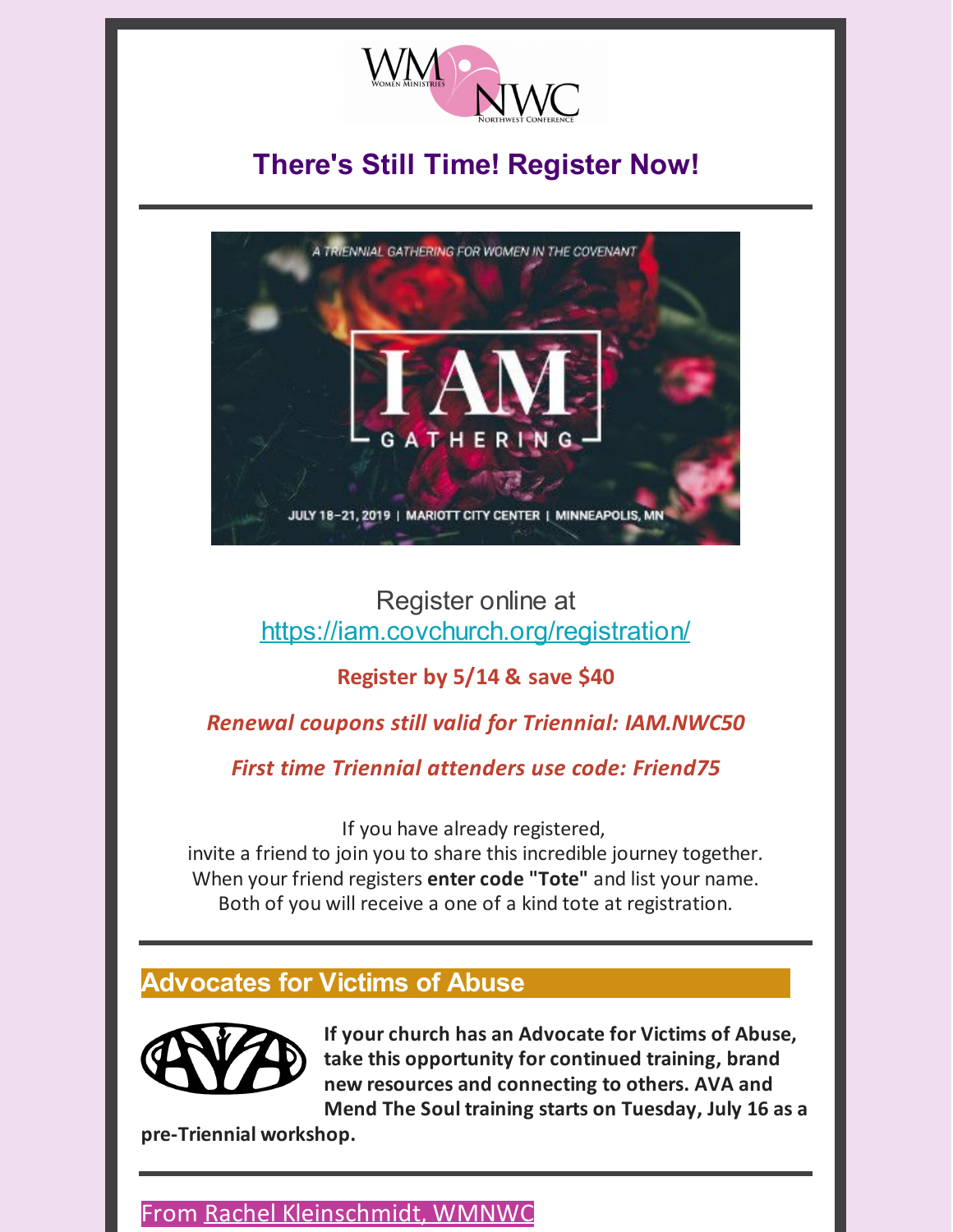#### **Consultant**

WMNWC recently held the 10<sup>th</sup> Annual Spring Renewal at Grace Covenant Church in Fargo. We had about 100 women in attendance to hear from Michelle Sanchez on Discipleship Dreams and participate in breakout sessions on topics like depression, healthy living and exercise, and women and finances. The response to this year's Renewal was over-



whelmingly positive, and we are so grateful for the excellent team from Grace who put in so much work to make the weekend a success. Next year for Spring Renewal we will be at First Covenant Church in River Falls, Wisconsin, on March 6-7, 2020.

Our next big event is **I [AM](https://iam.covchurch.org/)**, the [Triennial](https://iam.covchurch.org/) event put on by women and for women. Triennial will be held July 18-21 at the Marriott City Center in downtown Minneapolis. As the host conference, we are so excited to welcome women from all over the U.S. and the world to our neck of the woods! Featuring speakers like Suzanne Stabile and Megan Fate Marshman, Triennial is going to be an unforgettable experience. This time around, women have been invited to participate in "tracks" where they will get indepth study on a particular topic (evangelism, leadership, discipleship, and Love Mercy, Do Justice) while getting to know other women interested in that same topic. The Discipleship track even started a cohort, with groups meeting virtually since February, and they will get a chance to meet up in person at Triennial. We hope this cohort model will be one that can be used going forward for anyone to dive deep into study and meet lots of new people from around the Covenant.

Other features of Triennial will be a new training session for AVA advocates. AVA (Advocacy for Victims of Abuse) has moved to the LMDJ (Love Mercy Do Justice) ministry priority under the leadership of Meagan Gillan. The training at Triennial will unveil the new strategic plan for understanding the ministering to victims of all types of abuse. Meagan is also heading up Project Free, the latest anti-trafficking effort.

Another beloved tradition of Triennial is "Global Guests," formerly Raise the Flag. The Northwest Conference plans to bring two women from Egypt to Triennial, along with Darlene Anderson, coordinator for the MENA region (Middle East North Africa). These women will also be visiting among some local churches, so we are very excited for this opportunity.

We want to thank all the churches for your support of WMNWC and ask that you continue to keep us in your prayers as we work to build disciples among women in our conference.

### **NWC Camp Details -- 2019 Retreats...**

Women's Retreat **Family Camp** ............Bluewater...........................June 7-9..................June 28-July 7 ............Grand Rapids MN........September 20-22............August 15-18

............Covenant Park.............September 13-15.................June 29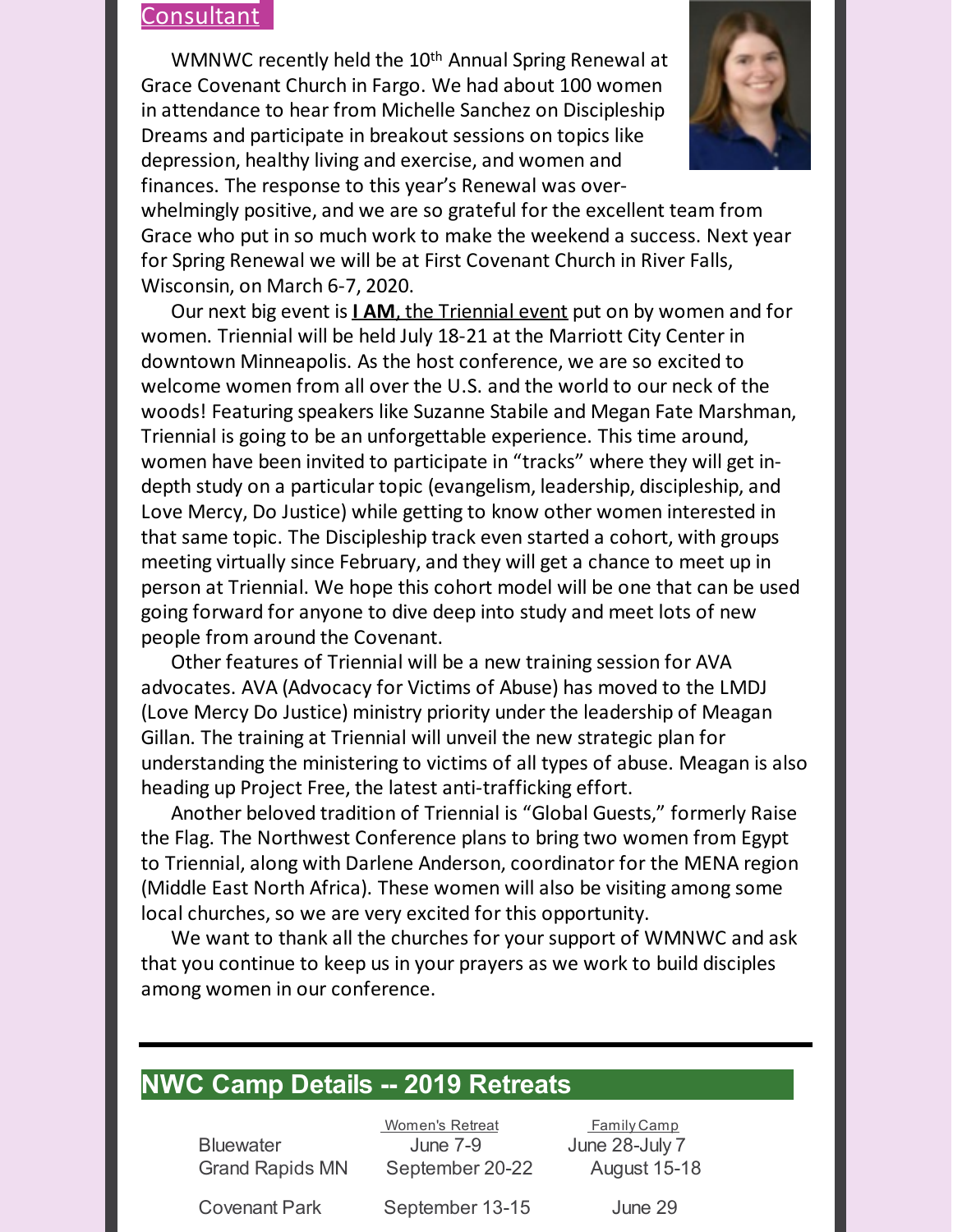| Mahtowa MN                           |                 | (Ground Breaking)                               |
|--------------------------------------|-----------------|-------------------------------------------------|
| <b>Covenant Pines</b><br>McGregor MN | September 20-22 | <b>July 4-7</b><br>August 8-11                  |
| Lake Beauty<br>Long Prairie MN       | September 20-22 | May 24-27<br><b>July 4-7</b><br>Aug 30 - Sept 2 |

#### *Do you happen to have Thrivent [insurance](https://service.thrivent.com/apps/ThriventChoiceMemberWeb/public/orgDetails/100614299189)?............................*

*Recently, Women Ministries of the Northwest Conference enrolled as an option in Thrivent Choice. Thrivent Choice is a member-advised program that allows eligible members to recommend where Thrivent Financial distributes part of its charitable outreach funds each year. When eligible Thrivent Financial members direct Choice Dollars to your organization in a particular month, Thrivent Financial reviews the recommendation and makes an electronic deposit in our organization's bank account! If you are a Thrivent Financial member, please consider recommending Women Ministries of the Northwest Conference for your Choice Dollars click [here.](https://service.thrivent.com/apps/ThriventChoiceMemberWeb/public/orgDetails/100614299189)*

# **Save the date:.........................................................................**

# **Renewal 2020 March 6-7 First Covenant Church River Falls Wisconsin**

In fact, why not plan a retreat for the women of your church around the Renewal date? We provide a great speaker and interesting break-out sessions to choose from---your women have bonding and fellowship on the car ride over and in the overnight at the hotel. It's a win-win for both!

*...............Partner with us to advance God's kingdom*

*through women by connecting women in transformational relationships and uniting them in Christ to impact our world.*

*...............*

Visit our conference website at [wmnwc.org](https://wmnwc.org) for the local news. You'll find all the information about our conference women ministries, Renewal information, and more!

**Local churches support WM on both the conference & denominational**